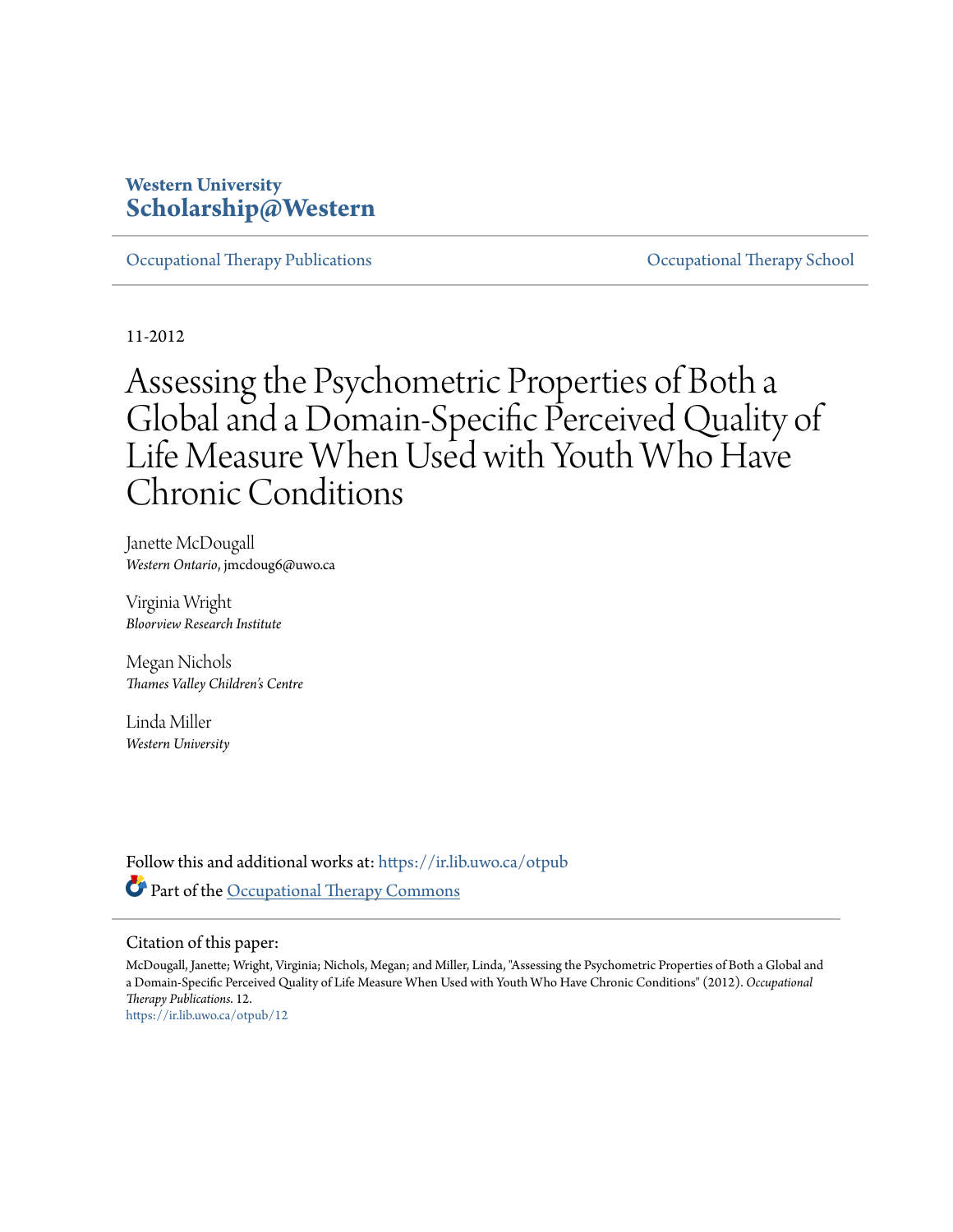# Assessing the Psychometric Properties of Both a Global and a Domain-Specific Perceived Quality of Life Measure When Used with Youth Who Have Chronic Conditions

Janette McDougall • Virginia Wright • Megan Nichols • Linda Miller

Accepted: 6 November 2012 / Published online: 11 November 2012 - Springer Science+Business Media Dordrecht 2012

Abstract The purpose of this paper was to assess the psychometric properties of the Students' Life Satisfaction Scale (SLSS) and the Brief Multidimensional Students' Life Satisfaction Scale (BMSLSS) when used with youth who have chronic conditions. Baseline data from a longitudinal study examining predictors of changes in perceived quality of life (PQOL) for youth with chronic conditions were used. SLSS and BMSLSS data were collected on over 400 youth aged 11–17 using youth self-report and parent proxy-report versions. Internal consistency, convergent validity, and factor structure were examined for both versions. Extent of agreement and magnitude of differences between youth and parent report were evaluated. Finally, gender, age, and condition group differences in youth report scores were examined for the SLSS and BMSLSS. Strong internal consistency was demonstrated for the youth and parent reports of both measures. As with normative samples, a single factor structure was found for youth and parent reports of the BMSLSS. However, both youth and parent reports of the SLSS had a two-factor structure: one consisting of five positively worded items, and the other, two negatively worded items. Youth reported their PQOL to be significantly higher than did their parents. Significant differences in PQOL scores for the youth report were not found by age, gender, or conditions. Findings show that, from a psychometric standpoint, the BMSLSS (both youth and parent report) is a promising measure of PQOL for use in population-based research with youth who have chronic conditions. The SLSS may need to be revised to exclude negative items when used with this population of youth.

Keywords Quality of life · Life satisfaction · Adolescence · Chronic conditions · Measurement

V. Wright Bloorview Research Institute, 150 Kilgour Road, Toronto, ON M4G 1R8, Canada

L. Miller School of Graduate and Postdoctoral Studies, Western University, London, ON N6A 5B7, Canada

J. McDougall (&) - M. Nichols

Thames Valley Children's Centre, 779 Base Line Road East, London, ON N6C 5Y6, Canada e-mail: janette.mcdougall@tvcc.on.ca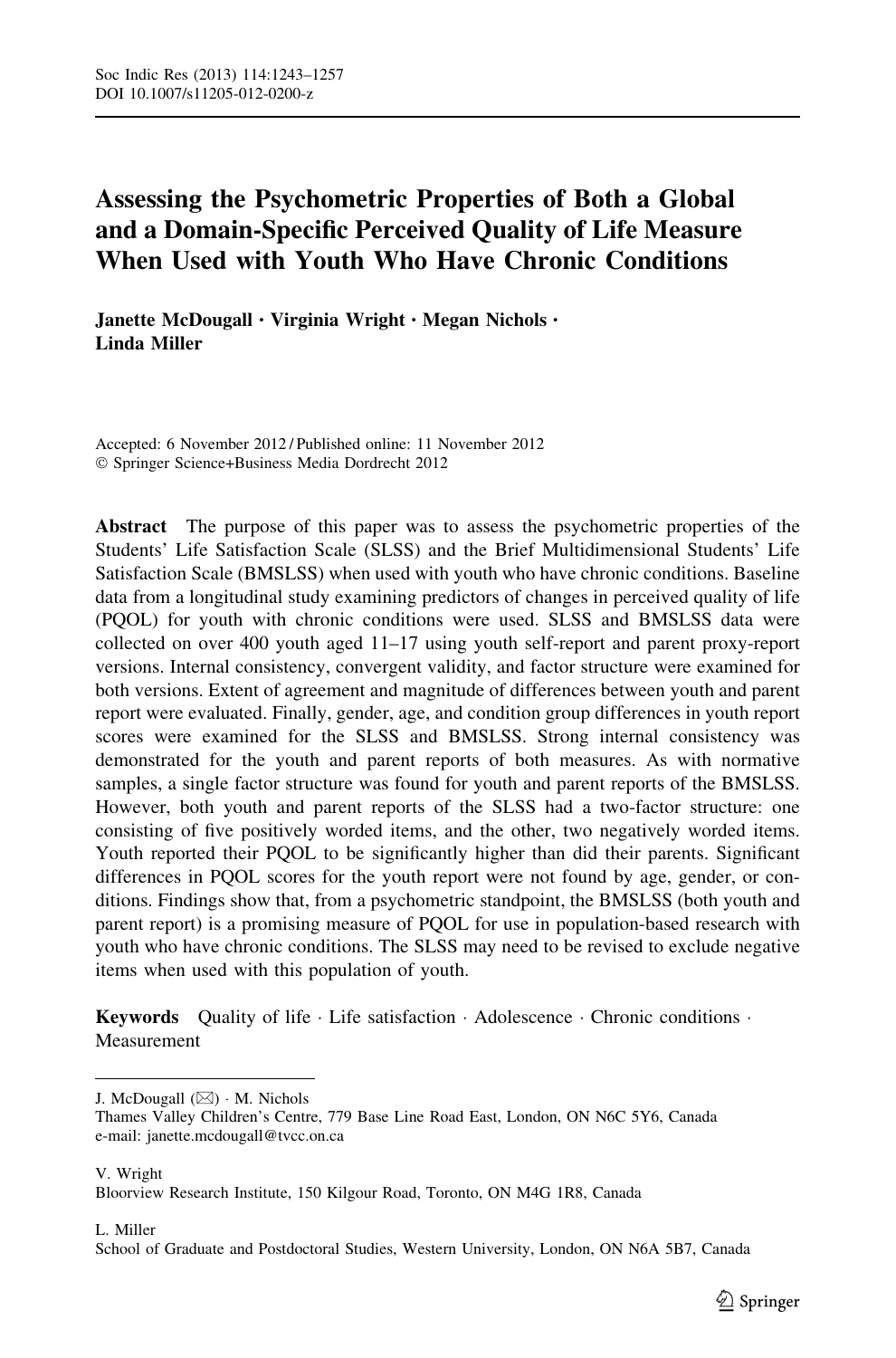## 1 Introduction

The concept of quality of life (QOL) has increasingly been a focus of interest in health and rehabilitation research throughout the past three decades (Moons et al. [2006](#page-14-0)). In these areas of research, QOL has often been evaluated in terms of concepts like physical symptoms, functional status, or general health. However, many researchers suggest that health-related QOL (HQOL) should not be differentiated from a broader notion of QOL (Davis et al. [2006;](#page-12-0) Wallander et al. [2001](#page-14-0)). That is, QOL does not depend primarily on a person's health status; rather, health status is only one of several factors influencing QOL for all people (King et al. [2005](#page-13-0); McDougall et al. [2010](#page-14-0)). Indeed, several concept analyses of QOL suggest that the concept should be defined in terms of overall life satisfaction or perceived QOL (PQOL), as opposed to such concepts as normal functioning, social utility, happiness, etc. (Ferrans [1996](#page-13-0); Moons et al. [2006;](#page-14-0) Zhan [1992](#page-15-0)).

1.1 PQOL Neglected in Research for Children and Youth with Chronic Conditions

While early population-based PQOL research focused for the most part on adults, during the past two decades, heightened attention has been paid to the correlates and consequences of individual differences in overall life satisfaction or global PQOL among children and adolescents (Gilman and Huebner [2003](#page-13-0)). Indeed, studies that have taken this approach have found significant personal, interpersonal, and environmental factors related to PQOL for children and youth in the general population, including emotional and behavioral functioning, physical activity, relationships with parents and peers, social participation, and neighborhood quality (Fogle et al. [2002](#page-13-0); Gilman [2001](#page-13-0); Gilman and Huebner [2003](#page-13-0); Huebner et al. [2004](#page-13-0), [2007;](#page-13-0) Proctor et al. [2009a](#page-14-0); Valois et al. [2001](#page-14-0)).

Such research demonstrates that the utilization of measures of life satisfaction can contribute to an understanding of what youth feel is most important to their lives. Similar evaluations of life satisfaction among children and youth with chronic conditions has the potential to yield valuable information for researchers, health and education professionals, and policy makers, in addition to others who are working with this particular population of young people (McCullough and Huebner [2003;](#page-14-0) Vassar and Hale [2007](#page-14-0)).

A recent review (Proctor et al. [2009b](#page-14-0)) to determine all measures available for assessing life satisfaction for youth identified eight published instruments: the Students' Life Satisfaction Scale (SLSS) (Huebner [1991a\)](#page-13-0); the Satisfaction with Life Scale (Diener et al. [1985\)](#page-12-0); the Perceived Life Satisfaction Scale (Smith et al. [1987\)](#page-14-0); Multidimensional Students' Life Satisfaction Scale (Huebner [1994](#page-13-0)); Multidimensional Students' Life Satisfaction Scale-Adolescent (Gilligan and Huebner [2007](#page-13-0)); the Brief Multidimensional Students' Life Satisfaction Scale (BMSLSS) (Seligson et al. [2003\)](#page-14-0); the Extended Satisfaction with Life Scale (Alfonso et al. [1996](#page-12-0)); and the Comprehensive Quality of Life Scale (Cummins et al. [1994](#page-12-0)). The review reports the reliability and validity evaluations that have been conducted for these measures.

Few of the life satisfaction measures reviewed have been used with or tested with youth who have chronic conditions. Indeed, when the construct of QOL has been studied using samples of youth with chronic conditions, a health-related approach has almost always been employed, with life satisfaction being virtually ignored (Proctor et al. [2009a](#page-14-0)). For example, both Eiser and Morse ([2001\)](#page-12-0) and Davis et al. ([2006\)](#page-12-0), in their reviews of available measures for assessing QOL for children with chronic conditions, found that the vast majority of instruments used have a primary focus on health-related concepts [e.g., the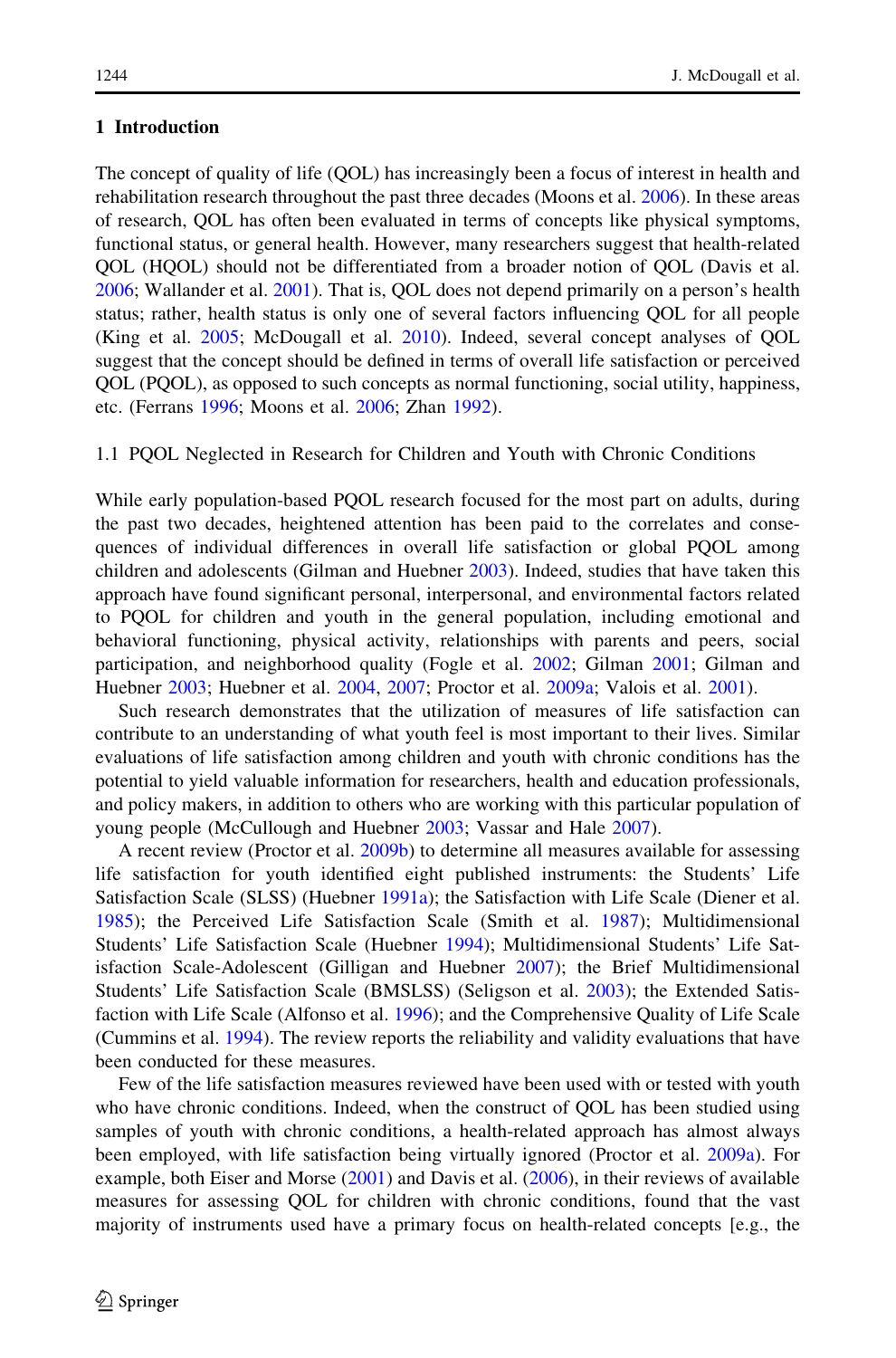Child Health Questionnaire (Graham et al. [1997](#page-13-0)), the Functional Status II (R) (Stein and Jessop [1990](#page-14-0)), and the Health Utilities Index Mark 2 and 3 (Feeny et al. [1995\)](#page-13-0)].

Existing measures of life satisfaction need to be tested with youth who have chronic conditions so that studies seeking to examine this concept among these young people, and the factors related to it, have reliable and valid measures to use (Brantley et al. [2002\)](#page-12-0). The psychometric properties of subjective QOL measures with children and youth from the general population cannot be assumed to generalize to those with chronic conditions (Brantley et al. [2002](#page-12-0)).

## 1.2 Purpose of Paper

This paper is the first to provide a comprehensive assessment of psychometric properties for two brief measures of life satisfaction when used with youth who have chronic conditions: the SLSS (Huebner [1991a](#page-13-0)), a seven-item global measure of overall satisfaction with life quality that provides a single total score, and the BMSLSS (Seligson et al. [2003](#page-14-0)), a five-item general measure that provides a profile of life satisfaction across multiple life domains as well as a combined total score (for a preliminary report in abstract form, see McDougall et al. [2012](#page-14-0)). Of all life satisfaction measures available, these measures are thought to be the most appropriate for the assessment of large samples where instruments need to be brief (Gilman and Huebner [2003](#page-13-0)). The primary purpose of this study is to assess whether the SLSS and the BMSLSS can be used reliably and validly in population-based research studies to assess the perceived satisfaction with life quality of children and youth with chronic conditions.

Both of these PQOL measures have been validated on numerous samples of children and youth in the general population aged 8–18 in a number of different countries, including the US and Canada, and have documented good to excellent reliability (high internal consistency with adolescent samples [alphas ranging from 0.82 (Terry and Huebner [1995](#page-14-0)) to 0.86 (Dew and Huebner [1994](#page-12-0)) for the SLSS, and from 0.75 (Seligson et al. [2003\)](#page-14-0) to 0.85 (Huebner et al. [2000\)](#page-13-0) for the BMSLSS across samples] and test–retest reliability [0.91 for the BMSLSS (Funk et al. [2006](#page-13-0)) and 0.74 for the SLSS (Huebner, [1991b\)](#page-13-0) for a one to twoweek interval)]. Evidence exists of the construct and convergent validity for both the SLSS (e.g., Dew and Huebner [1994;](#page-12-0) Gilman and Huebner [1997;](#page-13-0) Huebner and Alderman [1993](#page-13-0)) and the BMSLSS (e.g., Funk et al. [2006](#page-13-0); Seligson et al. [2003](#page-14-0), [2005\)](#page-14-0). Factor analyses have consistently supported a one-factor structure for both measures (e.g., Dew and Huebner [1994;](#page-12-0) Funk et al. [2006;](#page-13-0) Gilman and Huebner [1997](#page-13-0); Seligson et al. [2005;](#page-14-0) Zullig et al. [2005](#page-15-0)). Scores of neither instrument have been found to be related to demographic variables, such as age and gender (e.g., Dew and Huebner [1994](#page-12-0); Funk et al. [2006](#page-13-0); Gilman and Huebner [1997;](#page-13-0) Huebner and Alderman [1993](#page-13-0); Huebner et al. [2000](#page-13-0); Seligson et al. [2003](#page-14-0)).

A proper assessment of child well being should take into account children's own per-spectives (Fernandes et al. [2012](#page-13-0)). At the same time, the perspectives of both children and parents are important for making both intervention-related and policy decisions (Eiser and Morse [2001](#page-12-0); Helders [2001;](#page-13-0) Livingstone et al. [2007](#page-13-0)) since children and parents are likely to place different values on life states (Feldman et al. [2000\)](#page-13-0). In order to compare parents' perceptions of youths' PQOL, permission was received from the original authors of the SLSS and the BMSLSS to adapt them to become parent reports as well. This adaptation permitted examination and comparison of youth self report and parent proxy report of life satisfaction on each measure.

A non-categorical approach to illness was adopted for this study, combining youth with different chronic health conditions into the total group sample (Stein and Jessop [1984](#page-14-0)).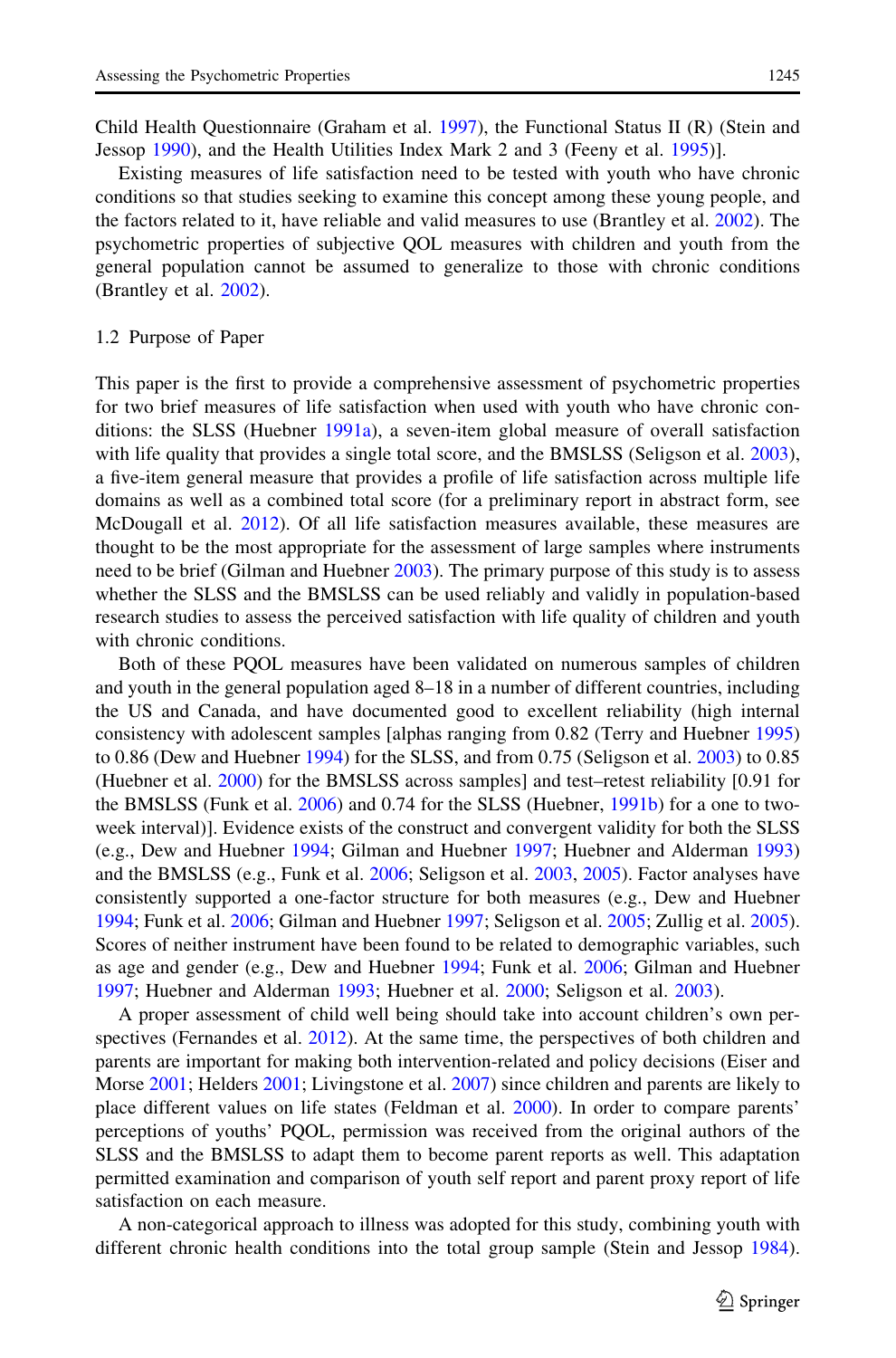Many studies support combining apparently distinct chronic conditions for populationbased research because there is great commonality in their psychological and psychosocial implications (Gortmaker et al. [1990;](#page-13-0) Law et al. [2004;](#page-13-0) Pless and Perrin [1985](#page-14-0); Stein and Jessop [1984;](#page-14-0) Wallander and Varni [1989](#page-14-0)). Researchers have found as much variation in disease severity within condition categories as they have between categories (Stein and Jessop [1984](#page-14-0)).

# 2 Method

#### 2.1 Participants

Baseline data from a longitudinal study examining predictors of changes in PQOL for a random sample of 439 youth with chronic conditions, ages 11–17 years, were used to assess psychometric properties of youth and parent reports of the SLSS and the BMSLSS. For each youth enrolled in the study, one parent (most often the mother) also participated. A prospective cohort design (Bijleveld et al. [1998](#page-12-0)) is being used for the PQOL study, with a 3-year follow-up of each participant.

This study focuses on youth with the kinds of physical, developmental, and communicative chronic conditions for which rehabilitation services are typically provided in children's treatment centers. Youth were recruited from eight children's treatment centers. Study youth had any one or more of the following chronic conditions: cerebral palsy, spina bifida, autism spectrum disorder, acquired brain injury, developmental delay, cleft lip and/ or palate, Down syndrome, arthritis, communication disorder, amputation, or any other non-progressive muscular or central nervous system disorder. Youth with any progressive health condition, where life expectancy is not anticipated to extend beyond young adulthood (e.g., muscular dystrophy) were not included in the study. A significantly decreased life span may have a profound effect on youths' PQOL.

To be eligible for the study, youth also needed to be cognitively able to independently understand and answer the study questionnaires with the guidance of a study interviewer (i.e., a trained health professional). Parents assessed youths' cognitive ability prior to entrance into the study. The parent was provided with a series of sample questionnaire items and then made the determination whether their child would be able to respond accurately to them. Study interviewers also made a clinical judgement of the youths' cognitive ability to participate in the study following the baseline interview. If a youth was deemed not able to participate, they were excluded from the study, and their data was not used.

#### 2.2 Measures

Questionnaires measuring youths' PQOL and the hypothesized predictors of changes in quality of life are administered to youth and their parents shortly at study entry and every 12 months over the course of 3 years. At the time of writing this paper, the baseline interviews have been completed, and investigators are continuing to collect data for the additional time points.

The youth and parent report versions of the SLSS contain seven context-free items each that are rated using a six-point scale:  $(6 =$  strongly agree;  $5 =$  moderately agree;  $4 =$  mildly agree;  $3 =$  mildly disagree;  $2 =$  moderately disagree;  $1 =$  strongly agree). Five items are positively worded (e.g., my life is going well). Two items are negatively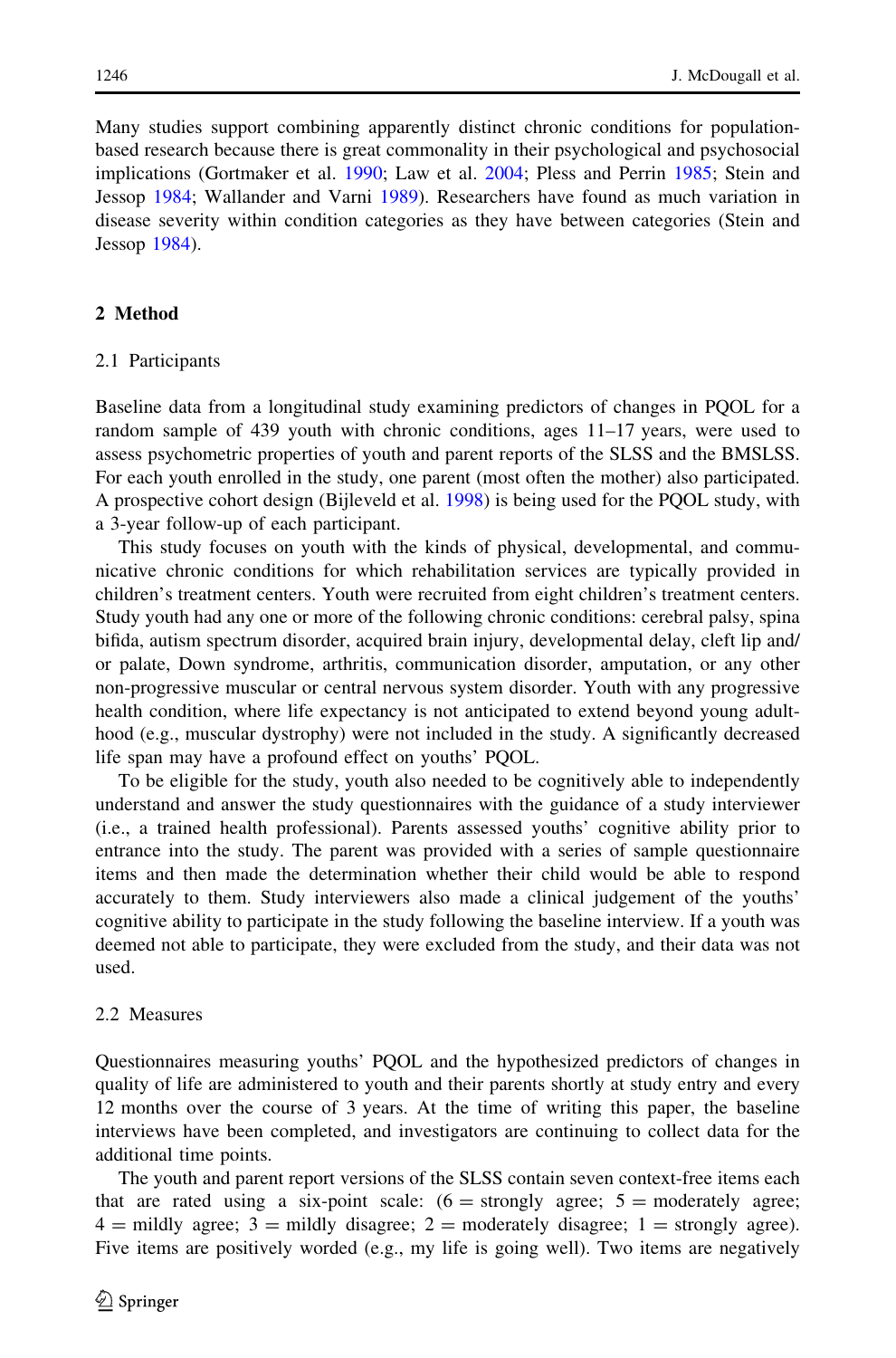worded (e.g., I would like to change things in my life) and require reverse coding in the scoring.

The BMSLSS youth and parent report versions contain five items each that inquire about satisfaction with various life domains (i.e., family, friends, school, self, living environment). Items are rated using a seven-point scale:  $(7 =$  delighted; 6 = pleased;  $5 =$  mostly satisfied;  $4 =$  mixed;  $3 =$  mostly dissatisfied;  $2 =$  unhappy;  $1 =$  terrible).

## 2.3 Procedures

Baseline data collection occurred either in a private office at the youth's treatment centre or in the privacy of the youth's home. The parent and youth made the choice of location. Interviewers obtained written informed consent in person from youth and parents just before conducting the baseline assessment. After a standardized introduction to the questionnaire, each youth took part in a face-to-face interview (30–60 min) with additional support as required from the study interviewer (e.g., further explanation of questions). The parent questionnaire (each 30–60 min) was self-completed and was done independently in a separate room at the same time as the youth interview. The youth and parent were not given access to each other's responses (see McDougall et al. [2011](#page-14-0) for greater detail about the original study).

# 2.4 Data Analyses

Descriptive analyses of the SLSS and BMSLSS youth report were conducted. Independent t tests or analyses of variance were also carried out to determine mean differences in SLSS and BMSLSS total scores for the youth report in relation to gender, age, and chronic condition groups. Cronbach's alpha was computed to examine the internal consistency of the youth and parent report versions of the SLSS and the BMSLSS. Pearson correlation coefficients were estimated between SLSS scores and BMSLSS scores within the youth and parent report versions to assess convergent validity of the two measures. Exploratory principal components factor analyses with varimax rotation were used to examine the structure of the youth and parent report versions for both measures. Intraclass correlation coefficients (ICC) (two way random effects models) were estimated to evaluate youthparent (inter-rater) agreement, and paired t tests were conducted to assess mean differences between the youth and parent reports on the SLSS and BMSLSS total scores and individual item scores. To adjust for multiple testing, p values were set at 0.01. SPSS Version 19 was used for all data analyses.

## 3 Results

# 3.1 Sample Characteristics

Full SLSS and BMSLSS youth report data were available for 428 and 434 of the 439 youth in the original sample, respectively. The mean age of youth was 14 years  $(SD = 2.2)$ . There were slightly more males (56 %) than females. Cerebral palsy was the largest condition group  $(35 \%)$ , followed by acquired brain injury  $(14 \%)$  $(14 \%)$  $(14 \%)$  (see Tables 1, [2](#page-7-0)). Parents' mean age was 45 years (SD = 6.5), with more female (88 %) than male parents participating. Eighty-three percent of parent respondents were birth mothers to the youth,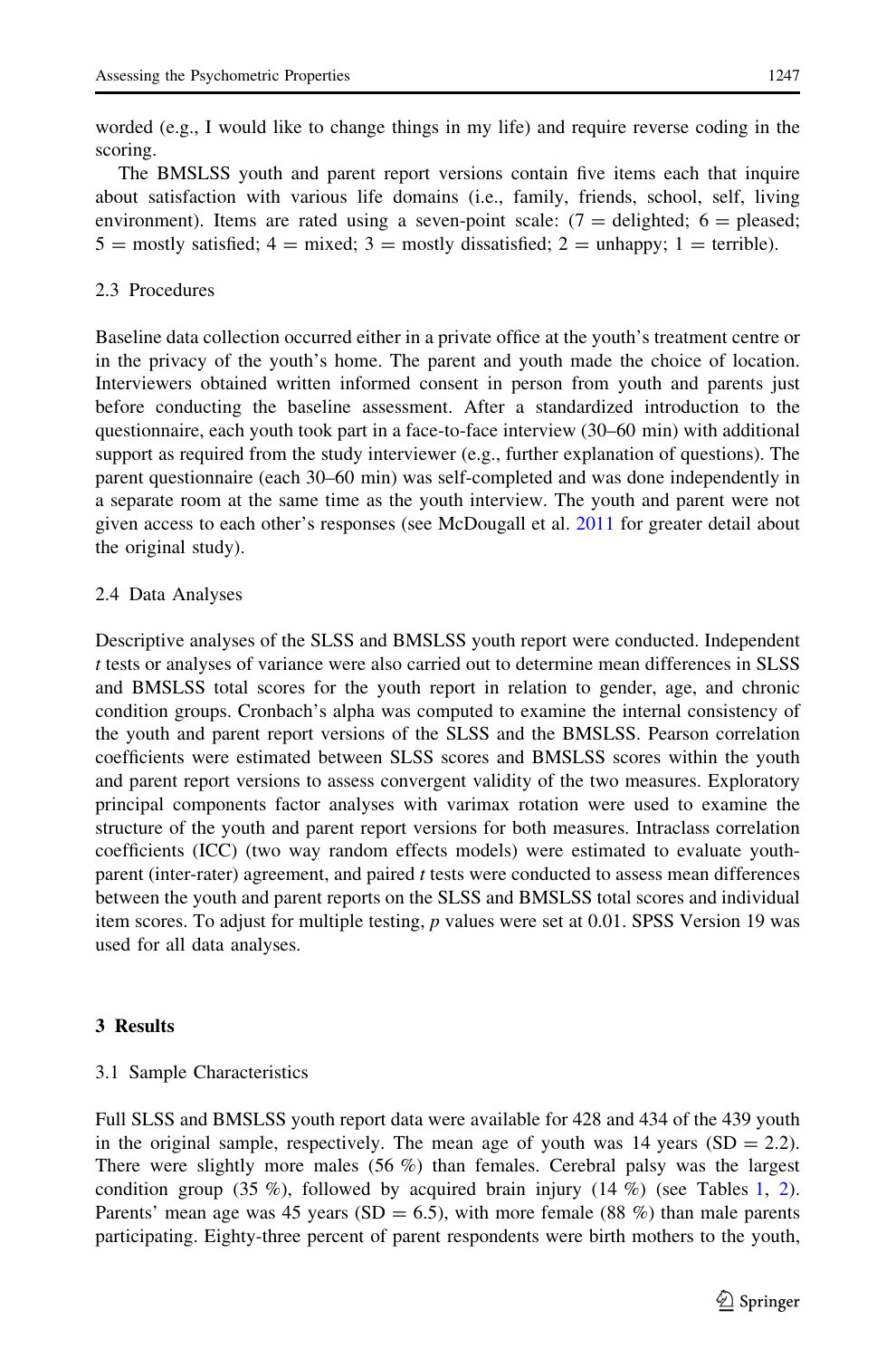<span id="page-6-0"></span>11 % were birth fathers, 4 % were adoptive mothers, and 2 % were another type of relationship (e.g., step father, grandmother). English was spoken in 90 % of families' homes, French in 2 %, and various other languages in 8 % of homes.

3.2 Results from Descriptive and Comparative Analyses of the SLSS and BMSLSS Youth Report

SLSS youth total scores varied from 10.0 to 42.0 out of a possible 42.0 points, while BMSLSS youth total scores varied from 11.0 to 35.0 out of a possible 35.0 points. The mean score for the SLSS was  $32.83$  (SD = 6.57), and the median score was  $34.00$ ; the mean score for the BMSLSS was  $29.80$  (SD = 4.25), and the median score was  $31.00$ . No floor effects (i.e., lowest possible scores) were found. Ceiling effects (i.e., perfect scores) for the SLSS were found for 7 % ( $n = 30$ ) of the sample, and for the BMSLSS, 11 %  $(n = 35)$  of the sample. Tables 1 and [2](#page-7-0) provide SLSS and BMSLSS score descriptive statistics for age, gender, and condition groups. No significant differences in either SLSS or BMSLSS youth report scores existed for age  $(F = 1.07; p < 0.38; F = 0.72; p < 0.63)$  or gender at  $p < 0.01$  (t = 2.26;  $p < 0.02$ ; t = 0.88; p < 0.38), respectively. Likewise, no significant differences in BMSLSS or SLSS youth report scores existed for condition groups at  $p < 0.01$  ( $F = 1.99$ ;  $p < 0.06$ ;  $F = 2.08$ ;  $p < 0.05$ ). However, since differences approached traditional significance in SLSS youth report scores for condition groups, post hoc analyses (Tukey tests) were used to explore where the differences lied between each of

| <b>SLSS</b> scores |              |                 |  |  |
|--------------------|--------------|-----------------|--|--|
| $n(\%)$            | M(SD)        | Minimum-Maximum |  |  |
|                    |              |                 |  |  |
| 101 $(23\%)$       | 33.44 (6.26) | $11 - 42$       |  |  |
| 58 (14 %)          | 33.17 (6.51) | $10 - 42$       |  |  |
| 55 (13 %)          | 34.07 (6.36) | $17 - 42$       |  |  |
| 46 $(11\%)$        | 32.67 (7.38) | $14 - 42$       |  |  |
| 43 $(10\%)$        | 32.07(5.63)  | $20 - 42$       |  |  |
| 58 (13 %)          | 32.47 (7.10) | 14 - 42         |  |  |
| 67 $(16 \%)$       | 31.52(6.73)  | $14 - 42$       |  |  |
|                    |              |                 |  |  |
| 190 $(44\%$        | 32.03(6.85)  | $11 - 42$       |  |  |
| 238 (56 %)         | 33.47 (6.28) | $10 - 42$       |  |  |
|                    |              |                 |  |  |
| 150 $(35\%)$       | 33.06 (6.64) | $13 - 42$       |  |  |
| 59 (14 %)          | 32.00 (7.43) | $10 - 42$       |  |  |
| 40 $(11\%)$        | 35.03(6.05)  | $16 - 42$       |  |  |
| 36 $(8\%)$         | 31.30 (6.49) | $16 - 42$       |  |  |
| 35 $(7%)$          | 31.57 (6.26) | $11 - 42$       |  |  |
| 28(6%)             | 34.25 (4.71) | $24 - 42$       |  |  |
| 18 $(4 \%)$        | 35.22(3.65)  | $26 - 42$       |  |  |
| 62 $(15 \%)$       | 31.91 (7.02) | $14 - 42$       |  |  |
|                    |              |                 |  |  |

Table 1 Descriptive statistics: sample characteristics and SLSS scores for youth report

Sample  $(n = 428)$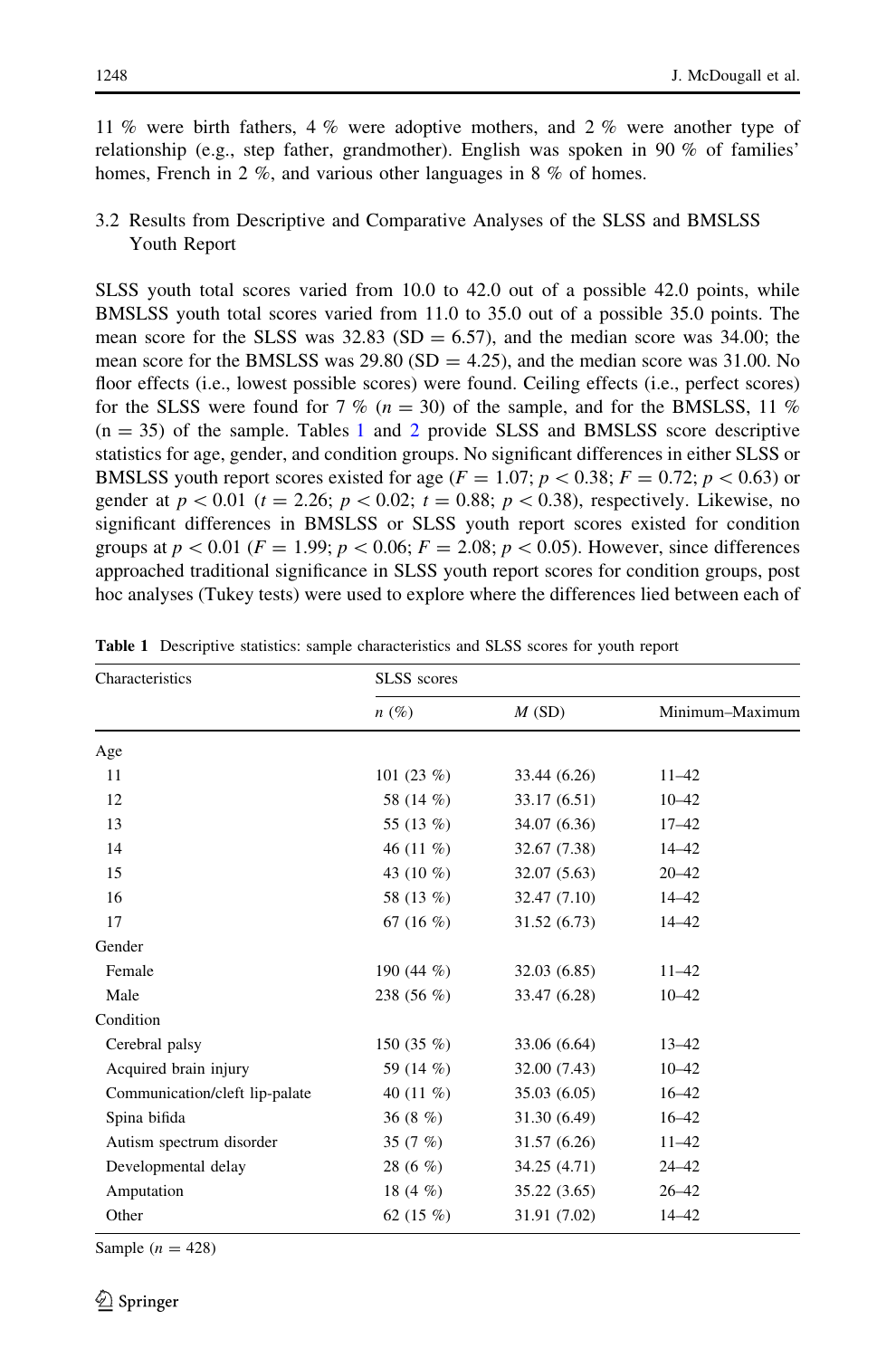| Characteristics                | <b>BMSLSS</b> Scores |              |                 |  |  |
|--------------------------------|----------------------|--------------|-----------------|--|--|
|                                | $n(\%)$              | M(SD)        | Minimum-Maximum |  |  |
| Age                            |                      |              |                 |  |  |
| 11                             | 102(23%)             | 30.47 (4.01) | $16 - 35$       |  |  |
| 12                             | 58 (14 %)            | 30.01 (3.75) | $16 - 35$       |  |  |
| 13                             | 57 (13 %)            | 29.32 (3.82) | $21 - 35$       |  |  |
| 14                             | 49 (11 %)            | 29.57 (4.49) | $14 - 35$       |  |  |
| 15                             | 43 (10 %)            | 29.37 (5.34) | $11 - 35$       |  |  |
| 16                             | 57 $(13\%)$          | 29.77 (4.41) | $18 - 35$       |  |  |
| 17                             | 68 (16 %)            | 29.50 (4.32) | $18 - 35$       |  |  |
| Gender                         |                      |              |                 |  |  |
| Female                         | 191 $(44\%)$         | 29.60 (4.19) | $14 - 35$       |  |  |
| Male                           | 243 (56 %)           | 29.96 (4.29) | $11 - 35$       |  |  |
| Condition                      |                      |              |                 |  |  |
| Cerebral palsy                 | 151 $(35\%)$         | 29.86 (4.05) | $16 - 35$       |  |  |
| Acquired brain injury          | 59 (14 %)            | 29.50 (4.30) | $18 - 35$       |  |  |
| Communication/cleft lip-palate | 41 $(11\%$           | 30.21(4.66)  | $11 - 35$       |  |  |
| Spina bifida                   | 36 $(8\%)$           | 27.75 (4.95) | $17 - 35$       |  |  |
| Autism spectrum disorder       | 35 $(7%)$            | 29.94 (3.59) | $16 - 35$       |  |  |
| Developmental delay            | 29 (6 $%$ )          | 30.51 (3.70) | $22 - 35$       |  |  |
| Amputation                     | 18 $(4 \%)$          | 31.88 (2.49) | $26 - 35$       |  |  |
| Other                          | 65 $(15 \%)$         | 29.84 (4.61) | $14 - 35$       |  |  |
|                                |                      |              |                 |  |  |

<span id="page-7-0"></span>Table 2 Descriptive statistics: sample characteristics and BMSLSS scores for youth report

Sample  $(n = 434)$ 

the condition groups. Youth with an amputated limb reported significantly higher SLSS scores than those with autism spectrum disorder ( $p<0.05$ ).

#### 3.3 Internal Consistency and Scale Structure Analyses

The internal consistency of the SLSS and BMSLSS items for both the youth and parent report total score was acceptable to good ( $\alpha = 0.79$  and 0.86 and  $\alpha = 0.73$  and 0.81 respectively). In the principal components analyses for the BMSLSS, a one-factor solution with an eigenvalue greater than one was identified for both the youth and parent version and contributed 48 % and 58 % of the variance, respectively. However, in the case of the SLSS, a two-factor solution was identified for both the youth and parent versions. In both versions, all five positively worded items fell into the first factor, accounting for 41 % of the variance in the youth version, and 47 % in the parent version. The two negatively worded items comprised the second factor for both versions of the SLSS, contributing approximately one quarter of the variance in both cases. See Tables [3](#page-8-0) and [4](#page-8-0) for further factor analyses results for the SLSS and the BMSLSS youth and parent reports respectively.

Additional analyses were conducted to assess the reliability and factor structure of the SLSS when the negatively worded items were removed. Cronbach's alpha improved for both the youth and parent versions of the SLSS ( $\alpha = 0.82$  and 0.88 respectively), and a one-factor structure was indicated, accounting for 61 % of the variance in the youth version, and 69 % in the parent version.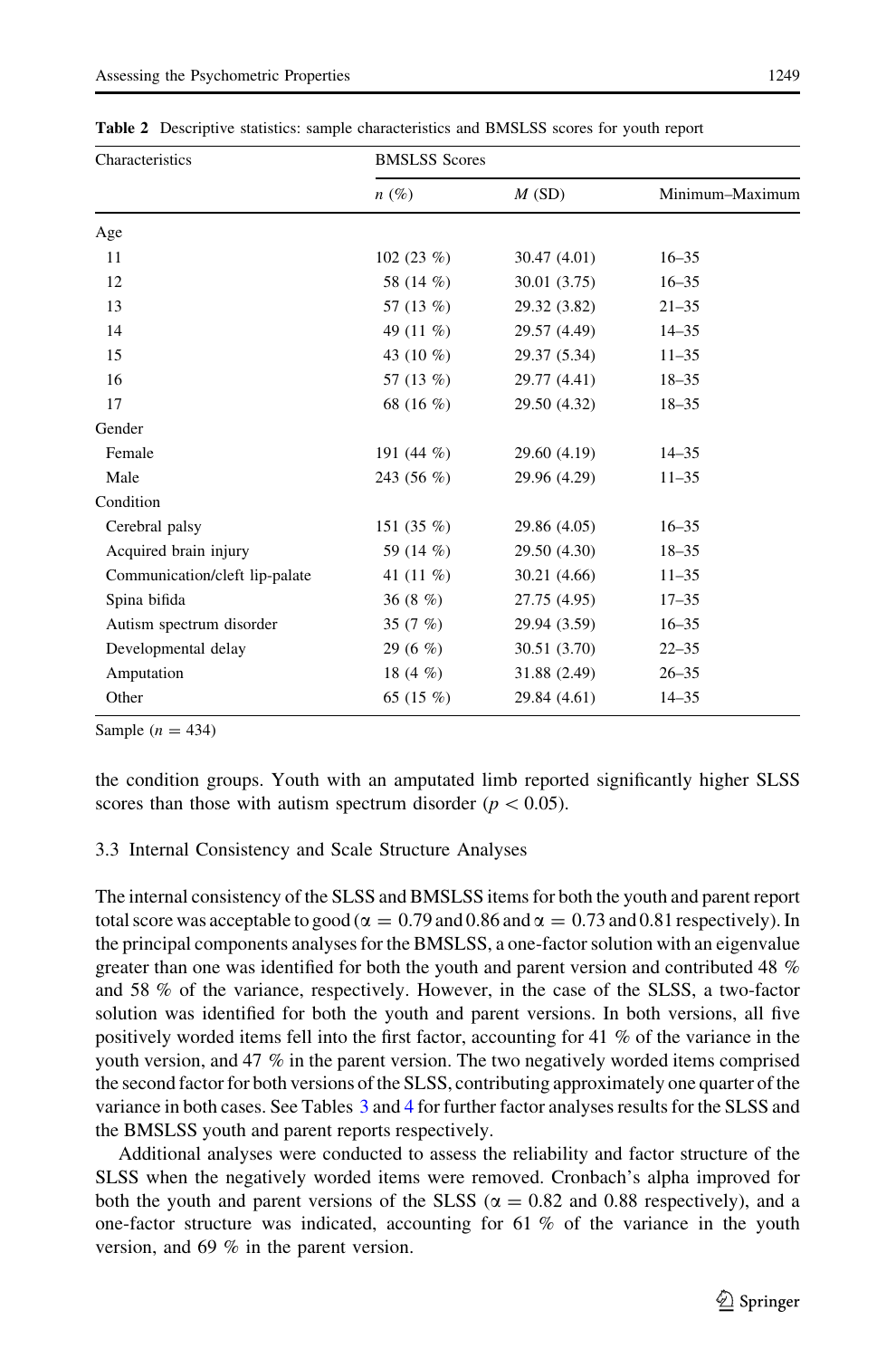|                  | <b>BMSLSS</b> items                                                                   | Youth<br>Factor loadings | Parent<br>Factor loadings |
|------------------|---------------------------------------------------------------------------------------|--------------------------|---------------------------|
| 1.               | Satisfaction with my family life<br>Satisfaction with his/her life                    | 0.753                    | 0.794                     |
| 2.               | Satisfaction with my friendships<br>Satisfaction with his/her friendships             | 0.641                    | 0.685                     |
| 3.               | Satisfaction with my school experience<br>Satisfaction with his/her school experience | 0.718                    | 0.781                     |
| $\overline{4}$ . | Satisfaction with myself<br>Satisfaction with his/herself                             | 0.728                    | 0.850                     |
| 5.               | Satisfaction with where I live<br>Satisfaction where he/she lives                     | 0.628                    | 0.685                     |
|                  | Variance explained                                                                    | 48 %                     | 58 %                      |

#### <span id="page-8-0"></span>Table 3 Factor analyses for BMSLSS youth and parent reports

Table 4 Factor analyses for SLSS youth and parent reports

|                | SLSS items                                                                                          | Youth                |                      | Parent               |                      |  |
|----------------|-----------------------------------------------------------------------------------------------------|----------------------|----------------------|----------------------|----------------------|--|
|                |                                                                                                     | Factor 1<br>loadings | Factor 2<br>loadings | Factor 1<br>loadings | Factor 2<br>loadings |  |
| 1.             | My life is going well<br>My child feels his/her life is going well                                  | 0.778                | 0.266                | 0.832                | 0.240                |  |
| 2.             | My life is just right<br>My child feels his/her life is just right                                  | 0.777                | 0.319                | 0.830                | 0.187                |  |
| 3.             | I would like to change things in my life<br>My child would like to change things<br>in his/her life | 0.155                | 0.845                | 0.155                | 0.904                |  |
| $\overline{4}$ | I wish I had a different kind of life<br>My child wishes he/she had a different<br>kind of life     | 0.215                | 0.812                | 0.338                | 0.825                |  |
| 5.             | I have a good life<br>My child feels he/she has a good life                                         | 0.787                | 0.249                | 0.831                | 0.241                |  |
| 6.             | I have what I want in life<br>My child feels he/she has what he/she<br>wants in life                | 0.725                | 0.194                | 0.815                | 0.159                |  |
| 7.             | My life is better than most kids<br>My child feels his/her life is better<br>than most kids         | 0.687                | $-0.012$             | 0.665                | 0.308                |  |
|                | Variance explained (total $= 65$ %—youth<br>report; 72 %—parent report)                             | 41 %                 | 24%                  | 47%                  | $25\%$               |  |

3.4 Convergent Validity Between the SLSS and BLMSS Youth and Parent Reports

The total scores for the SLSS and BMSLSS youth report total scores were highly correlated ( $r = 0.64$ ,  $p < .0001$ ) with each other. Likewise, the SLSS and BMSLSS parent report total scores were highly correlated ( $r = 0.69$ ,  $p < .0001$ ).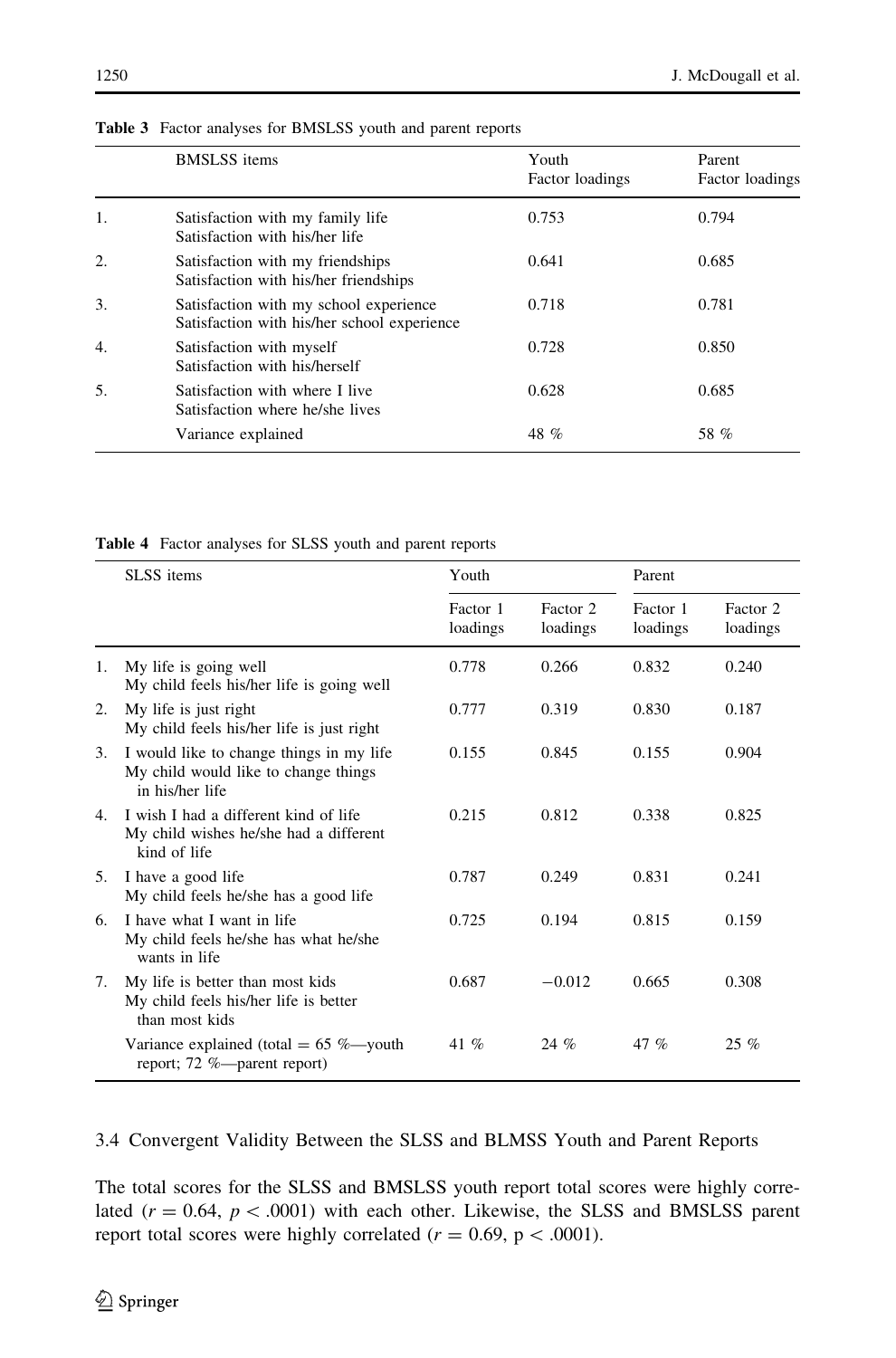#### 3.5 Comparative Analyses for Youth and Parent Reports

SLSS and BMSLSS mean youth total scores  $(M = 32.83, SD = 6.57; M = 29.80,$  $SD = 4.25$  respectively) were compared to SLSS and BMSLSS mean parent total scores  $(M = 29.25, SD = 6.62; M = 27.24, SD = 4.55$  respectively). ICC analysis indicated moderate agreement between youth and parent reports for both SLSS and the BMSLSS  $(ICC = 0.59, 95\% CI = 0.34$  to 0.50; ICC = 0.51, 95 % CI = 0.41 to 0.60 respectively) and the  $t$  test analyses showed that both the youth SLSS and BMSLSS scores were significantly higher than the parent scores ( $t = 10.40$ ,  $p < 0.0001$ ;  $t = 10.62$ ,  $p < 0.0001$ respectively). Youth and parent scores on SLSS and BMSLSS individual items were also compared. ICC analysis indicated fair to moderate agreement between youth and parent reports for individual SLSS items and moderate agreement between youth and parent reports for individual BMSLSS items. t test analyses showed that youth scores on all individual items for both the SLSS and BMSLSS scores were significantly higher than the parent scores (see Tables 5, [6](#page-10-0)).

#### 4 Discussion

This paper is the first to assess the psychometric properties of both the SLSS and the BMSLSS using a sample of youth with chronic conditions. Moreover, it is the first to compare the ratings of these youth report measures of PQOL with parent proxy versions.

This research provides evidence of the internal consistency and factor structure of the BMSLSS youth and parent reports when used with youth with chronic conditions. In addition, the one-factor solution found for the BMSLSS reflects the findings of other studies based on the general population (Funk et al. [2006](#page-13-0); Seligson et al. [2005\)](#page-14-0). Evidence of internal consistency was also indicated for the youth and parent reports of the SLSS. The two-factor structure of the SLSS youth and parent reports, however, differed from the onefactor structure that has been found consistently with normative samples of children and youth (Dew and Huebner [1994](#page-12-0); Gilman and Huebner [1997\)](#page-13-0). The first factor of the SLSS was comprised of five positively worded items, whereas the second factor included two negatively worded items.

Similar results have been found when assessing the factor structure of other measures of life satisfaction when used with youth with emotional difficulties or cognitive limitations (Griffin and Huebner [2000;](#page-13-0) Sawatzky et al. [2009\)](#page-14-0). Research has indicated that some children have problems responding to negatively worded items (Marsh [1986\)](#page-14-0). Huebner

| Item | Youth |           | Parent |      |       | $\boldsymbol{p}$ | ICC  | 95 % CI |      |
|------|-------|-----------|--------|------|-------|------------------|------|---------|------|
|      | M     | <b>SD</b> | М      | SD.  |       |                  |      | LL      | UL   |
| 1.   | 6.17  | 1.11      | 5.70   | 1.08 | 7.33  | 0.0001           | 0.42 | 0.30    | 0.52 |
| 2.   | 6.08  | 1.09      | 5.22   | 1.32 | 12.13 | 0.0001           | 0.42 | 0.30    | 0.52 |
| 3.   | 5.54  | 1.39      | 5.22   | 1.33 | 4.19  | 0.0001           | 0.49 | 0.38    | 0.58 |
| 4.   | 6.02  | 1.24      | 5.34   | 1.18 | 9.73  | 0.0001           | 0.44 | 0.32    | 0.53 |
| 5.   | 6.02  | 1.25      | 5.76   | 1.09 | 4.00  | 0.0001           | 0.46 | 0.35    | 0.55 |
|      |       |           |        |      |       |                  |      |         |      |

Table 5 Comparative analyses for individual BMSLSS items on youth and parent reports

CI confidence interval, LL lower limit, UL upper limit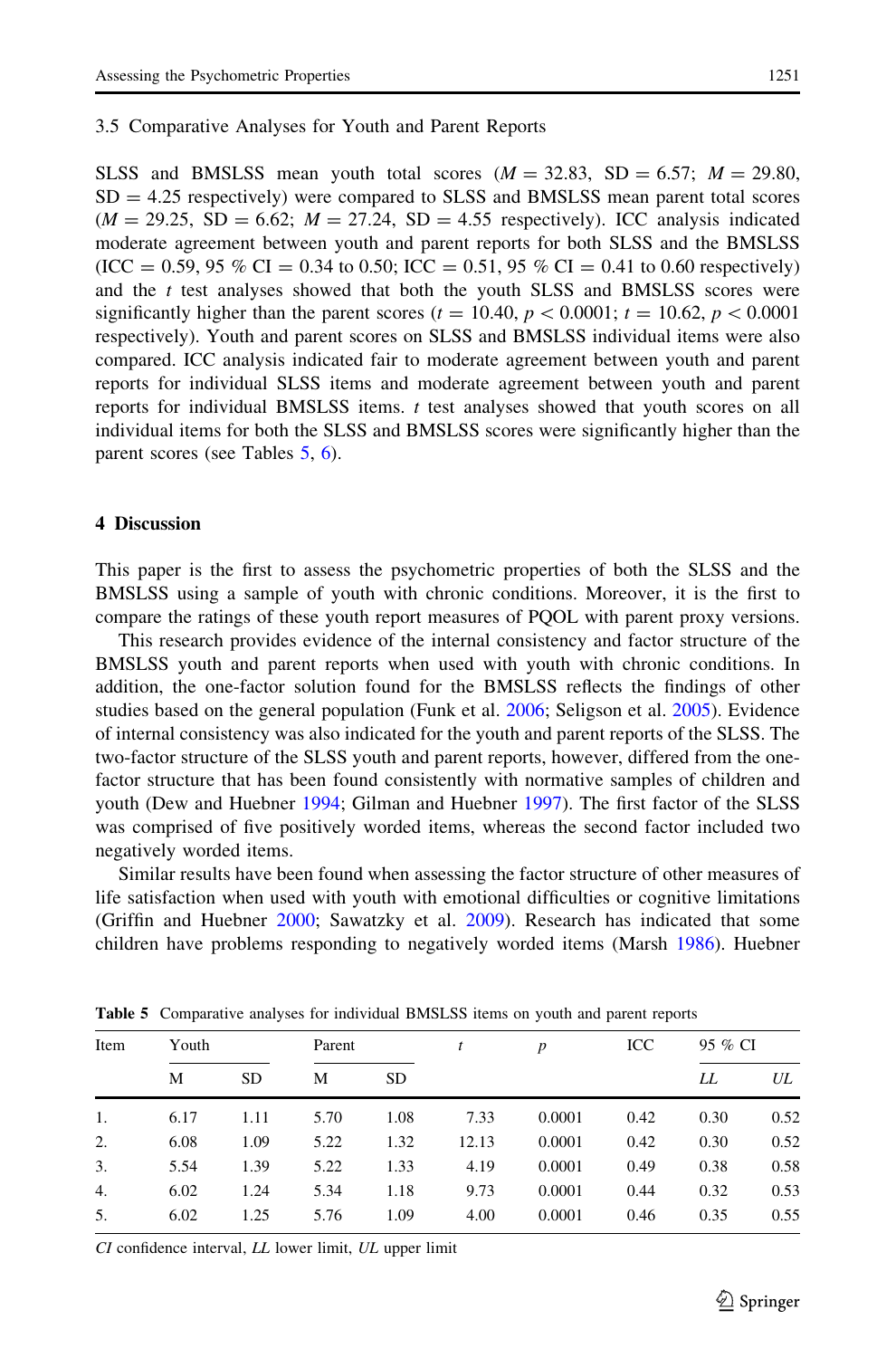| Item | Youth |           | Parent |           | t    | $\boldsymbol{p}$ | ICC  | 95 % CI |      |
|------|-------|-----------|--------|-----------|------|------------------|------|---------|------|
|      | M     | <b>SD</b> | М      | <b>SD</b> |      |                  |      | LL      | UL   |
| 1.   | 5.33  | 0.98      | 4.96   | 1.07      | 6.80 | 0.0001           | 0.57 | 0.48    | 0.65 |
| 2.   | 5.12  | 1.08      | 4.51   | 1.25      | 9.08 | 0.0001           | 0.45 | 0.33    | 0.54 |
| 3.   | 3.18  | 1.89      | 2.66   | 1.47      | 4.80 | 0.0001           | 0.22 | 0.06    | 0.36 |
| 4.   | 4.29  | 1.87      | 3.41   | 1.66      | 7.90 | 0.0001           | 0.28 | 0.13    | 0.42 |
| 5.   | 5.46  | 0.98      | 4.94   | 1.00      | 9.28 | 0.0001           | 0.47 | 0.36    | 0.56 |
| 6.   | 4.97  | 1.24      | 4.63   | 1.08      | 4.76 | 0.0001           | 0.36 | 0.23    | 0.48 |
| 7.   | 4.48  | 1.46      | 4.22   | 1.30      | 3.22 | 0.001            | 0.41 | 0.29    | 0.51 |

<span id="page-10-0"></span>Table 6 Comparative analyses for individual SLSS items on youth and parent reports

CI confidence interval, LL lower limit, UL upper limit

et al. [\(2012](#page-13-0)) suggest that these findings may reflect cognitive-developmental limitations in youth. However, since both the youth and parent versions of the SLSS had a two-factor structure, one consisting of positive items and one of negative items, another possible explanation is that this phenomenon might be due to method effects (Marsh [1996](#page-14-0)).

That being said, since a one factor structure has been found consistently when the SLSS has been tested on normative youth samples, there might possibly be something different occurring with this sample of youth with chronic conditions. One speculation might be that the second factor that consists of one negatively worded question about desire for a different kind of life and another about desire to make changes in life may be reflective of a real construct capturing youths' desire for life change related to their chronic conditions, as well as their parents' awareness of that desire. The desire for life change may be much more salient for youth with chronic conditions than those without chronic conditions, especially during adolescence, as these youth become more aware of friendship issues, condition-related responsibilities, desire for autonomy from parents, attitudes of others, and barriers to school and community participation (Blum [1992;](#page-12-0) Groce [2004](#page-13-0)).

The Multidimensional Students' Life Satisfaction Scale (MSLSS) (Huebner [1994](#page-13-0)), the long version of the BMSLSS has been tested on a sample of 844 middle school students when the negatively-worded items and other problematic items were removed, and acceptable reliability coefficients and fit across several indices have been found (Huebner et al. [2012\)](#page-13-0). Likewise, in the current study, when the negatively worded items in the SLSS were removed, Cronbach's alpha improved for both the youth and parent versions and a one-factor structure was indicated for both versions. When using the SLSS with youth with chronic conditions and their parents, one composite measure that consist of the five positively worded items could be used to capture the construct of overall life satisfaction, and a separate summed index could be created using the two negatively worded items to capture the construct of desire for life change. However, further testing of the SLSS on other samples of youth with chronic conditions is advisable. Confirmatory factor analysis would be a useful approach to use in future work to determine whether the two-factor solution of the SLSS found in this study is meaningful or an artifact (Marsh [1996\)](#page-14-0).

This research provides initial evidence that the two PQOL measures are suitable to use with youth who have chronic conditions. Means scores for both the SLSS and the BMSLSS are in line with what has been found in the general population of similar aged youth (Funk et al. [2006](#page-13-0); Gilman and Huebner [1997\)](#page-13-0). The associations between youth life satisfaction reports using the SLSS and the BMSLSS and age and gender did not reach statistical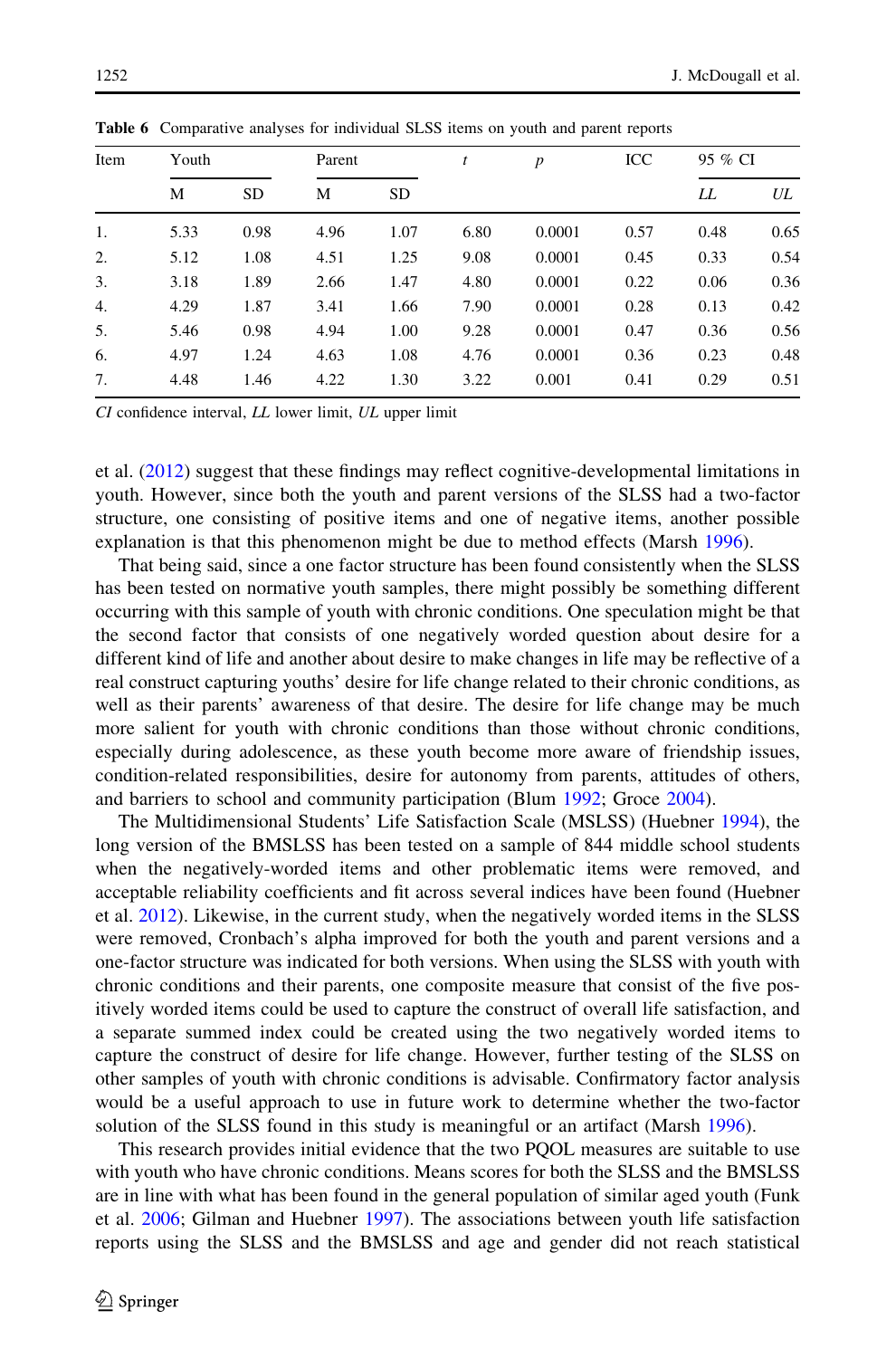significance These findings are also reflective of past studies using normative samples that have found demographic variables to have little relationship to PQOL (Dew and Huebner [1994;](#page-12-0) Funk et al. [2006](#page-13-0); Gilman and Huebner [1997](#page-13-0); Huebner and Alderman [1993\)](#page-13-0).

Past studies have found that youth with chronic conditions often report their QOL to be similar to youth without chronic conditions (e.g., Majnemer et al. [2007\)](#page-14-0), supporting the assertion that PQOL is representative of more than health status. Indeed, the associations between youth life satisfaction reports using the SLSS and the BMSLSS and chronic condition were not statistically significant. However, differences in SLSS reports between youth with an amputated limb and youth with autism spectrum disorder did approach statistical significance. It may therefore be of benefit for future research to look more closely at these associations using larger samples of each type of condition, and at the factors that might lead groups of children with physical conditions to report different levels of PQOL compared to youth with mental and behavioral conditions.

This study sample was composed of youth with the type of chronic conditions for which rehabilitation services are provided. This work provides an initial indication that, although the SLSS and the BMSLSS were originally created for use with children in the general population, they may also be used reliably and validly (with some modification to the SLSS) in an interview format with youth with cerebral palsy, acquired brain injury, and other chronic conditions, such as spina bifida or communication disorders given that youth have the cognitive ability to understand the questions and response options.

Findings indicated moderate inter-rater agreement between youth and parents for the total scores on the SLSS and the BMSLSS. At the same time, significant mean differences were found between youth and parent reports for the two measures, indicating that youth view their PQOL differently than their parents. This finding reflects other studies that youth with chronic conditions report higher scores with respect to their HQOL/QOL (Morrow et al. [2012](#page-14-0); Upton et al. [2008](#page-14-0); White-Koning et al. [2007](#page-15-0)).

Several possibilities may contribute to youth reporting a higher PQOL: (a) youth may have more accurate view of their life quality; (b) youth may be more satisfied than their parents realize; or (c) response shift bias (i.e., youth could be idealizing their life quality to the interviewer). Parents complete the study questionnaire independently, whereas the youth completes the questionnaire as part of an interview. Youth may be less likely to tell another person that they are dissatisfied with life. Efforts were made to minimize response shift bias in this study by training interviewers to conduct the interviews using a standardized protocol.

Regardless of differences between reports, each reflect the individual's beliefs about the youth's well being (Upton et al. [2008\)](#page-14-0). Moreover, both the youth and the parent report can provide its own contribution to an understanding of a youths' PQOL (Parsons et al. [1999](#page-14-0)). The SLSS and BMSLSS youth and parent versions appear to be measuring PQOL similarly enough to warrant use of the youth report alone when youth perspectives are of primary interest, parent report when youth reports are not possible (i.e., due to a youth's cognitive limitations), or parallel use when nuances between parent and youth viewpoints are important to understand.

Ceiling effects were found for SLSS and BMSLSS in only 7 and 11 % of individuals, respectively, indicating that this is not an issue with these measures when used with youth with chronic conditions. Convergent validity of both the youth and parent versions of the SLSS and the BMSLSS was also indicated with this sample.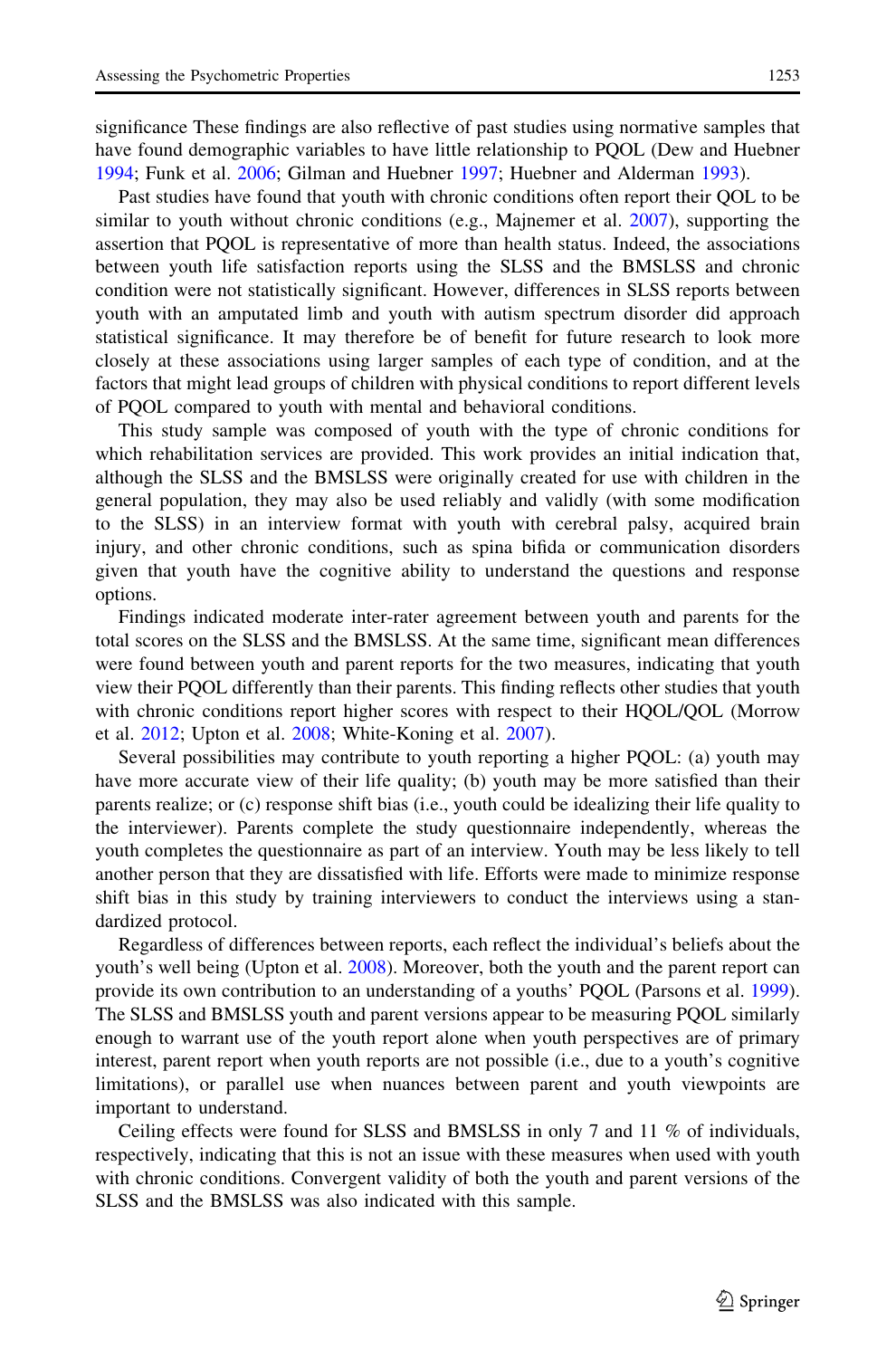#### <span id="page-12-0"></span>5 Conclusion, Limitations and Future Research Directions

Research on indicators related to subjective child well being, including their perceptions of life quality/satisfaction is an emerging field that requires reliable and valid tools (Ben-Arieh 2010; Fernandes et al. [2012\)](#page-13-0). This study has provided preliminary psychometric evidence for using the SLSS and the BMSLSS in population-based research specifically involving youth who have chronic conditions. This research suggests that the youth selfreport and the parent proxy report version of the SLSS and the BMSLSS are promising measures for assessing PQOL of largely English speaking youth aged 11–17 with the types of chronic conditions for which rehabilitation services are provided.

Recommendations for further psychometric testing of the youth and parent report SLSS and the BMSLSS with larger, more heterogeneous samples of youth with chronic conditions includes: assessing test–retest reliability over a 1–2 week retest interval, further evaluating discriminant validity amongst youth with chronic conditions; further examining youth-parent agreement/mean differences; and further exploring the factor structure of the SLSS. In addition, the responsiveness to change of both the youth and parent report when used with this population of youth needs to be studied. Finally, as Topolski et al. ([2004](#page-14-0)) point out, to advance the use of self-report QOL measures in population surveys of youth with and without chronic conditions, cognitive interview studies should be conducted to help understand what youth are thinking when they respond to questionnaires about life quality.

Acknowledgments This research is supported by a research grant (#191232) from the Canadian Institutes of Health Research. Appreciation is extended to the youth, families, and staff at the various rehabilitation centers who participated in this research.

## **References**

- Alfonso, V., Allison, D., Rader, D., & Gorman, B. (1996). The extended satisfaction with Life Scale: Development and psychometric properties. Social Indicators Research,38(3), 275–310.
- Ben-Arieh, A. (2010). From child welfare to children well-being: The child indicators perspective. In S. B. Kamerman, S. Phipps & A. Ben-Arieh (Eds.), From child welfare to child well-being, an international perspective on knowledge in the service of policy making (pp. 9–22). Dordrecht: Springer.
- Bijleveld, C., van der Kamp, L., Mooijaart, A., van der Kloot, W., van der Leeden, R., & van der Burg, E. (1998). Longitudinal data analysis: Designs, models, and methods. London: Sage.
- Blum, R. W. (1992). Chronic illness and disability in adolescence. Journal of Adolescent Health,13(5), 364–368.
- Brantley, A., Huebner, E., & Naagle, R. (2002). Multidimensional life satisfaction reports of adolescents with mild mental disabilities. *Mental Retardation, 40(4)*, 321–329.
- Cummins, R., McCabe, M., Romeo, Y., & Gullone, E. (1994). The Comprehensive Quality of Life Scale (ComQol): Instrument development and psychometric evaluation on college staff and students. Educational and Psychological Measurement,54(2), 372–382.
- Davis, E., Waters, E., Mackinnon, A., Reddihough, D., Graham, H., Mehmet-Radji, O., et al. (2006). Paediatric quality of life instruments: A review of the impact of conceptual frameworks on outcomes. Developmental Medicine and Child Neurology,48(4), 311–318.
- Dew, T., & Huebner, E. (1994). Adolescents' perceived quality of life: An exploratory investigation. Journal of School Psychology,33(2), 185–199.
- Diener, E., Emmons, R., Larsen, R., & Griffin, S. (1985). The satisfaction with Life Scale. Journal of Personality Assessment,49(1), 71–75.
- Eiser, C., & Morse, R. (2001). Can parents rate their child's health-related quality of life? Results of a systematic review. Child: Care, Health and Development,10(4), 347–357.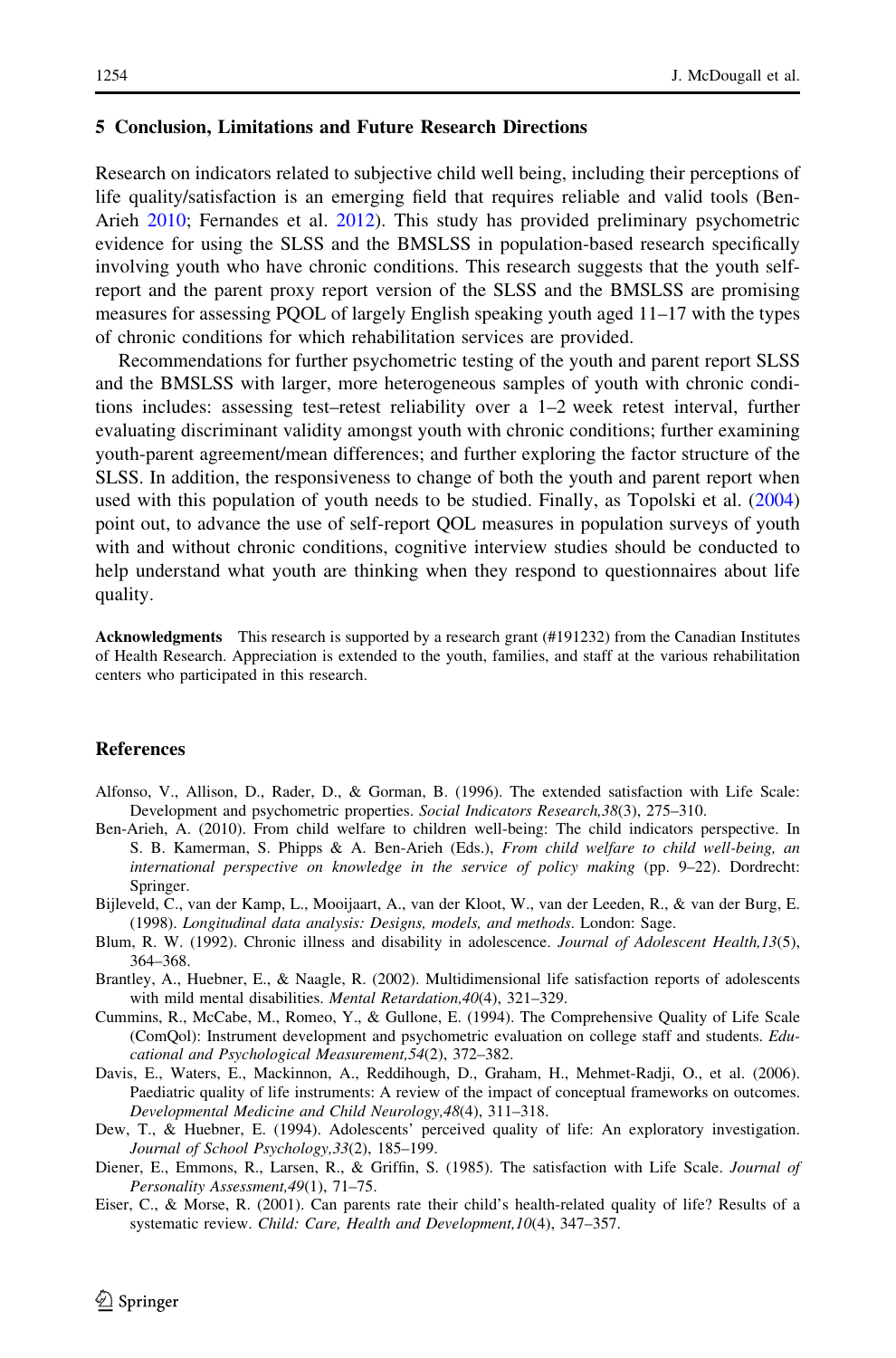- <span id="page-13-0"></span>Feeny, D., Furlong, W., Boyle, M., & Torrance, G. (1995). Multi-attribute health status classification systems: Health Utility Index. *Pharmacoeconomics*, 7(6), 490–502.
- Feldman, B., Grundland, B., McCullough, L., & Wright, V. (2000). Distinction of quality of life, health related quality of life, and health status in children referred for rheumatologic care. The Journal of Rheumatology,27, 226–233.
- Fernandes, L., Mendes, A., & Teixeira, C. (2012). A review essay on the measurement of child well-being. Social Indicators Research,106(2), 239–257.
- Ferrans, C. (1996). Development of a conceptual model of quality of life. Scholarly Inquiry for Nursing Practice,10(3), 293–304.
- Fogle, L., Huebner, E., & Laughlin, J. (2002). The relationship between temperament and life satisfaction in early adolescence: Cognitive and behavioral mediation models. Journal of Happiness Studies, 3(4), 372–392.
- Funk, B., Huebner, E., & Valois, R. (2006). Reliability and validity of a brief life satisfaction scale with a high school sample. Journal of Happiness Studies, 7(1), 41–54.
- Gilligan, T., & Huebner, E. (2007). Initial development and validation of the Multidimensional Students' Life Satisfaction Scale-Adolescent Version. Applied Research in Quality of Life, 2(1), 1–16.
- Gilman, R. (2001). The relationship between life satisfaction, social interest, and frequency of extracurricular activities among adolescent students. Journal of Youth and Adolescence,30(6), 749–767.
- Gilman, R., & Huebner, E. (1997). Children's reports of their life satisfaction: Convergence across raters, time, and response format. School Psychology International, 18(3), 229-243.
- Gilman, R., & Huebner, E. (2003). A review of life satisfaction research with children and adolescents. School Psychology Quarterly, 18(2), 192-205.
- Gortmaker, S., Walker, D., Weitzman, M., & Sobol, A. (1990). Chronic conditions, socioeconomic risks, and behavioral problems in children and adolescents. Pediatrics,85(3), 267–276.
- Graham, P., Stevenson, J., & Flynn, D. (1997). A new measure of health-related quality of life for children: Preliminary findings. *Psychology and Health,12(5)*, 655–665.
- Griffin, M., & Huebner, E. (2000). Multidimensional life satisfaction reports of middle school students with serious emotional disturbance. Journal of Psychoeducational Assessment, 18(2), 111-124.
- Groce, N. (2004). Adolescents and youth with disability: Issues and challenges. Asia Pacific Disability Rehabilitation Journal,15(2), 13–32.
- Helders, P. (2001). To be and to become: The changing focus of developmental paediatrics. Disability and Rehabilitation,23(13), 583–585.
- Huebner, E. (1991a). Initial development of the Students' Life Satisfaction Scale. School Psychology International,12(3), 231–240.
- Huebner, E. (1991b). Further validation of the Students' Life Satisfaction Scale: The independence of satisfaction and affect ratings. Journal of Psychoeducational Assessment,9(4), 363–368.
- Huebner, E. (1994). Preliminary development and validation of a multidimensional life satisfaction scale for children. Psychological Assessment,6(2), 149–158.
- Huebner, E., & Alderman, G. (1993). Convergent and discriminant validation of a children's life satisfaction scale: Its relationship to self- and teacher-reported psychological problems and school functioning. Social Indicators Research,30(1), 71–82.
- Huebner, E., Drane, J., & Valois, R. (2000). Levels and demographic correlates of adolescent life satisfaction reports. School Psychology International,21(3), 281–292.
- Huebner, E., Gilman, R., & Suldo, S. (2007). Assessing quality of life in children and youth. In S. Smith & L. Handler (Eds.), The clinical assessment of children and adolescents: A practioner's handbook (pp. 349–366). New York, NY: Taylor and Francis Group.
- Huebner, E., Suldo, S., Smith, & McKnight, C. (2004). Life satisfaction in children and youth: Empirical foundations and implications for school psychologists. Psychology in Schools,41(1), 81–93.
- Huebner, E., Zullig, K., & Saha, R. (2012). Factor structure and reliability of an abbreviated version of the Multidimensional Students' Life Satisfaction Scale. Child Indicators Research. Advance online publication. doi:[10.1007/s12187-012-9140-z](http://dx.doi.org/10.1007/s12187-012-9140-z).
- King, S., Schwellnus, H., Russell, D., Shapiro, L., & Aboelele, O. (2005). Assessing quality of life of children and youth with disabilities: A review of available measures (Keeping Current #01-2006). Hamilton, Ontario: McMaster University, CanChild: Centre for Childhood Disability Research.
- Law, M., Finkleman, S., Hurley, P., Rosenbaum, P., King, S., King, G., et al. (2004). Participation of children with physical disabilities: Relationships with diagnosis, physical function, and demographic variables. Scandinavian Journal of Occupational Therapy,11(4), 156–162.
- Livingstone, M., Rosenbaum, P., Russell, D., & Palisano, R. (2007). Quality of life among adolescents with cerebral palsy: What does the literature tell us? Developmental Medicine and Child Neurology,49(4), 225–231.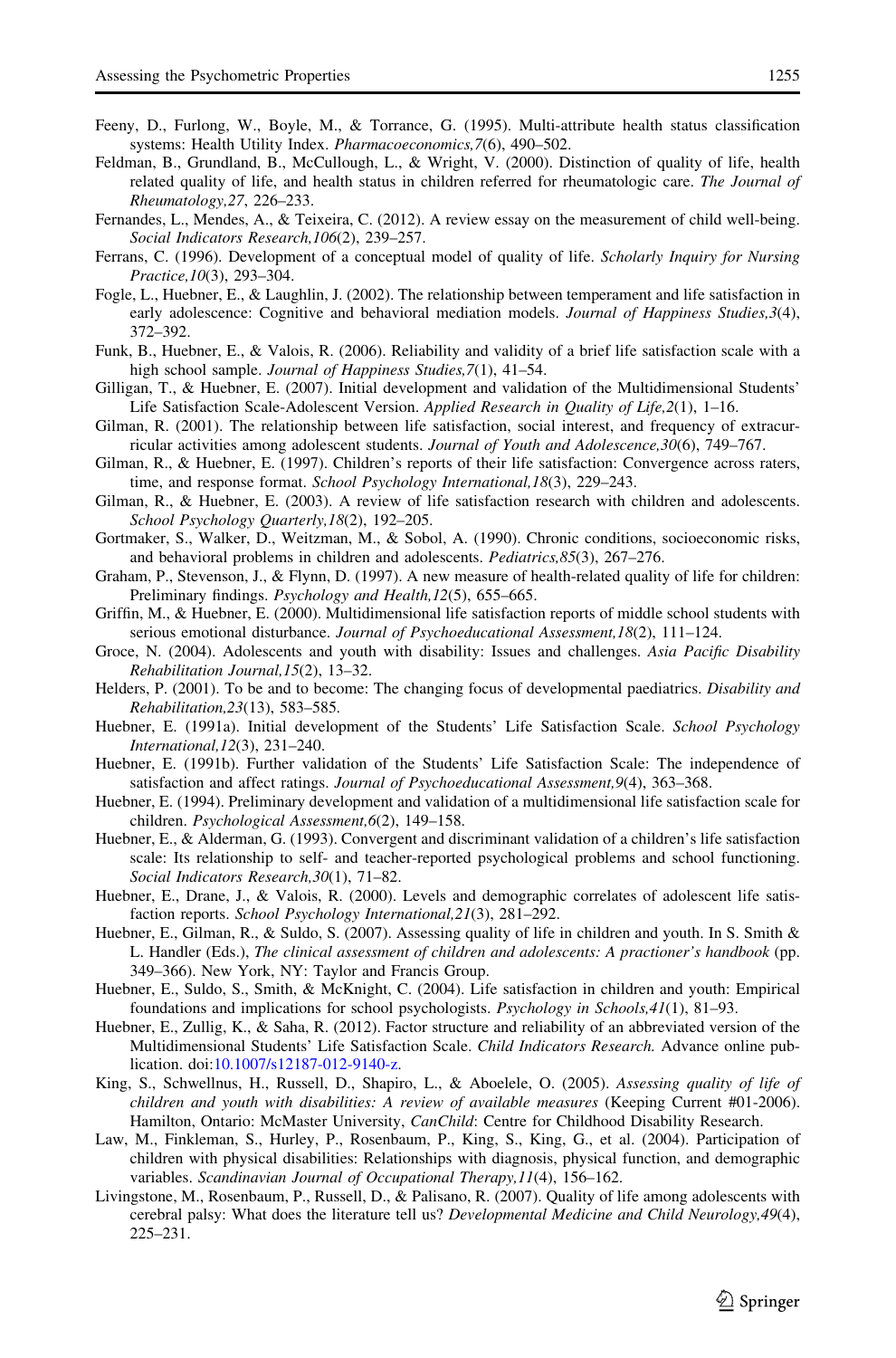- <span id="page-14-0"></span>Majnemer, A., Shevell, M., Rosenbaum, P., Law, M., & Poulin, C. (2007). Determinants of life quality in school-aged children with cerebral palsy. The Journal of Pediatrics,151(5), 470-475.
- Marsh, H. (1986). Negative item bias in rating scales for preadolescent children: A cognitive-developmental phenomenon. Developmental Psychology,22(1), 37–49.
- Marsh, H. (1996). Positive and negative global self-esteem: A substantively meaningful distinction or artifactors? Journal of Personality and Social Psychology,70(4), 810–819.
- McCullough, G., & Huebner, E. (2003). Life satisfaction reports of adolescents with learning disabilities and normally achieving adolescents. Journal of Psychoeducational Assessment, 21(4), 311–324.
- McDougall, J., Wright, V., Miller, L., & Nichols, M. (2012). Evaluation of two measures of perceived quality of life when used with youth with chronic conditions [Abstract]. Developmental Medicine and Child Neurology,54(Supp. 6), 34–35.
- McDougall, J., Wright, V., & Rosenbaum, P. (2010). The ICF Model of Functioning and Disability: Incorporating quality of life and human development. Developmental Neurorehabilitation,13(3), 204–211.
- McDougall, J., Wright, V., Schmidt, J., Miller, L., & Lowry, K. (2011). Applying the ICF Framework to study changes in quality of life for youth with chronic conditions. Developmental Neurorehabilitation,14(1), 41–53.
- Moons, P., Werner, B., & De Geest, S. (2006). Critique on the conceptualization of quality of life: A review and evaluation of different conceptual approaches. International Journal of Nursing Studies,43(7), 891–901.
- Morrow, A., Hayen, A., Quine, S., Scheinberg, A., & Craig, J. (2012). A comparison of doctors', parents', and children's reports of health states and health-related quality of life in children with chronic conditions. Child: Care, Health, and Development,38(2), 186–195.
- Parsons, S., Barlow, S., Levy, S., Supran, S., & Kaplan, S. (1999). Health-related quality of life in paediatric bone marrow transplant survivors: According to whom? International Journal of Cancer Supplement, 12(1), 46-51.
- Pless, I., & Perrin, J. (1985). Issues common to a variety of illnesses. In N. Hobbs & J. M. Perrin (Eds.), Issues in the care of children with chronic illness: A sourcebook on problems, services, and policies (pp. 41–60). San Francisco: Jossey-Bass.
- Proctor, C., Linley, A., & Maltby, J. (2009a). Youth life satisfaction: A review of the literature. Journal of Happiness Studies,10(5), 583–630.
- Proctor, C., Linley, A., & Maltby, J. (2009b). Youth life satisfaction measures: A review. The Journal of Positive Psychology,4(2), 128–144.
- Sawatzky, R., Ratner, P., Johnson, J., Kopec, J., & Zumbo, B. (2009). Sample heterogeneity and the measurement structure of the Multidimensional Students' Life Satisfaction Scale. Social Indicators Research,94(1), 273–296.
- Seligson, J., Huebner, E., & Valois, R. (2003). Preliminary validation of the Brief Multidimensional Students' Life Satisfaction Scale (BMSLSS). Social Indicators Research,61(2), 121–145.
- Seligson, J., Huebner, E., & Valois, R. (2005). An investigation of a brief life satisfaction scale with elementary school children. Social Indicators Research,73(3), 355–374.
- Smith, D., Adelman, H., Nelson, P., & Taylor, L. (1987). Students' perceptions of control at school and problem behavior and attitudes. Journal of School Psychology,25(2), 167–176.
- Stein, R., & Jessop, D. (1984). Relationship between health status and psychological adjustment among children with chronic conditions. Pediatrics,73(2), 169–174.
- Stein, R., & Jessop, D. (1990). Functional Status II (R): A measure of child health status. Medical Care,28(11), 1041–1055.
- Terry, T., & Huebner, E. (1995). The relationship between self-concept and life satisfaction in children. Social Indicators Research,35(1), 39–52.
- Topolski, T., Edwards, T., & Patrick, D. (2004). Toward youth self-report of health and quality of life in population monitoring. Ambulatory Pediatrics,4(4), 387–394.
- Upton, P., Lawford, J., & Eiser, C. (2008). Parent-child agreement across child health-related quality of life instruments: A review of the literature. Quality of Life Research,17(6), 895–913.
- Valois, R., Zullig, K., Huebner, E., & Drane, J. (2001). Relationships between life satisfaction and violent behaviors among adolescents. American Journal of Health & Behavior,25(4), 353–366.
- Vassar, M., & Hale, W. (2007). Reliability reporting practices in youth life satisfaction research. Social Indicators Research,83(3), 487–496.
- Wallander, J., Schmitt, M., & Koot, H. (2001). Quality of life measurement in children and adolescence: Issues, instruments, and applications. Journal of Clinical Psychology,57(4), 571–585.
- Wallander, J., & Varni, J. (1989). Social support and adjustment in chronically ill and handicapped children. American Journal of Community Psychology,17(2), 185–201.